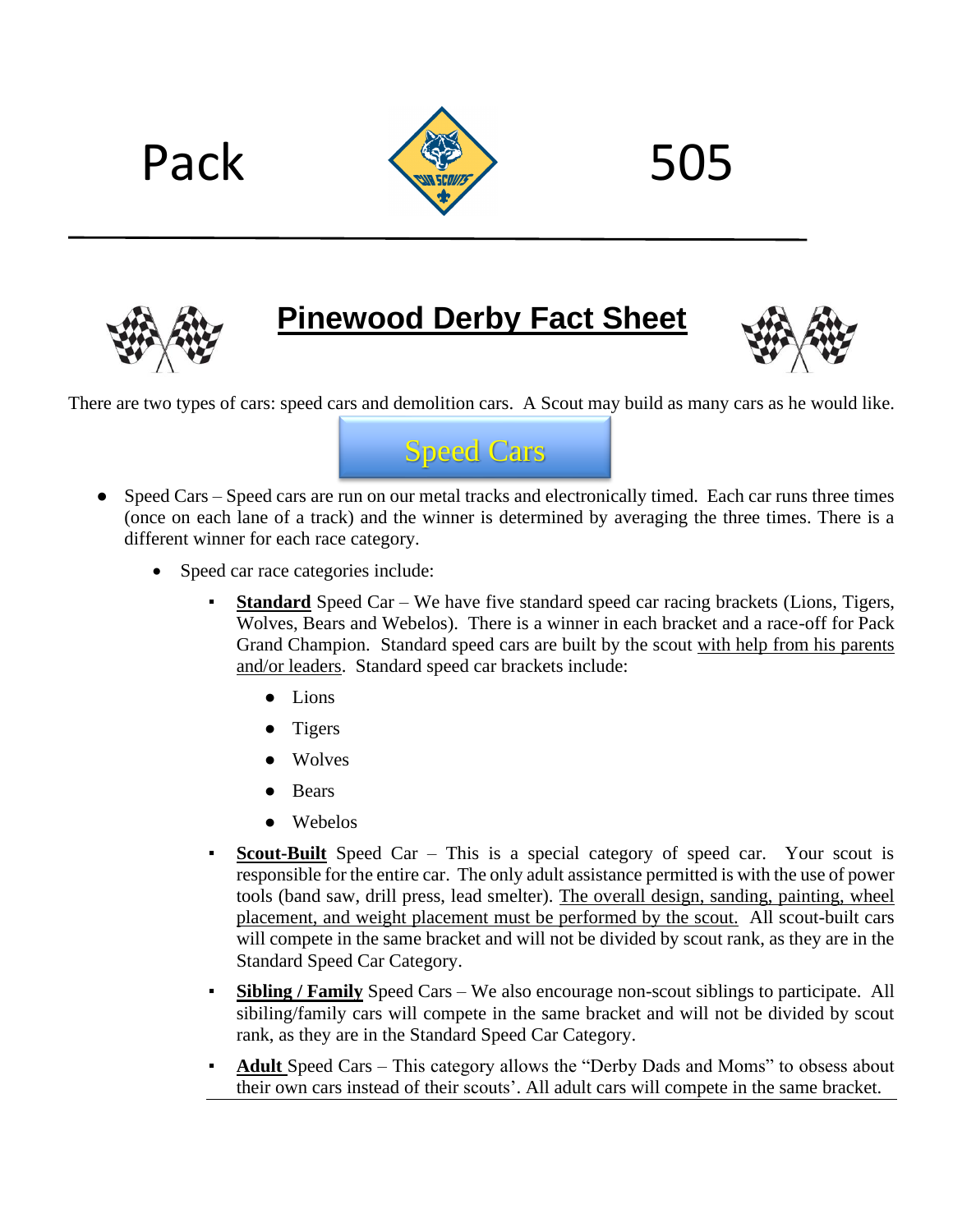

- **Demolition Cars:** The demolition derby uses a U-Shaped track where two cars crash in the middle. We run the demolition race with five Scout brackets, based on rank. The Demolition Derby is doubleelimination, with winners for each bracket, as well as an overall Pack winner….if the car survives that long!
- Each race will involve two cars crashing into each other near the middle of the Demo Derby track. This is a low-tech operation. There is no computer-controlled release. Cars are held by non-competing scouts or adults at either end of the track and are manually released upon a countdown of the Race Judge. Adult Launch Supervisors at either end of the track audit race mechanics and oversee launches. The Judge positions near the center of the track.
- The winner of each race will be determined as the still-competition legal car remaining on the track and closest to the center, as marked on the track surface. The judge shall announce the winner of each race. If any confusion arises, the judge should conference with the two Launch Supervisor, and their joint decision will be final. Adults or scouts wishing to protest decisions should raise the concern in real-time with Judge or Launch Supervisor. Best efforts will be made to ensure reasonable fairness.
- A car will be disqualified if it:
	- Loses two or more wheels
	- It is otherwise not functional due to damage
- Common demolition scenarios and outcomes:
	- Cars come to rest partially lifted off but not completely off the track
		- If both cars have the same number of wheels touching the race surface, the one closest to the center wins.
		- The car with the most wheels touching the surface of the track wins the race, even if the car closer to the center has less wheels on the racetrack surface.
	- Both cars crash off the track
		- The cars will be re-run
	- Both cars flip over and both remain on the track
		- The cars will be re-run
	- One car flips over and remains on the track and the other car crashes off the track
		- The car that has flipped over wins, because it is still on the track
	- One car flips over and remains on the track and the other car remains upright the track but farther from the center than the flipped car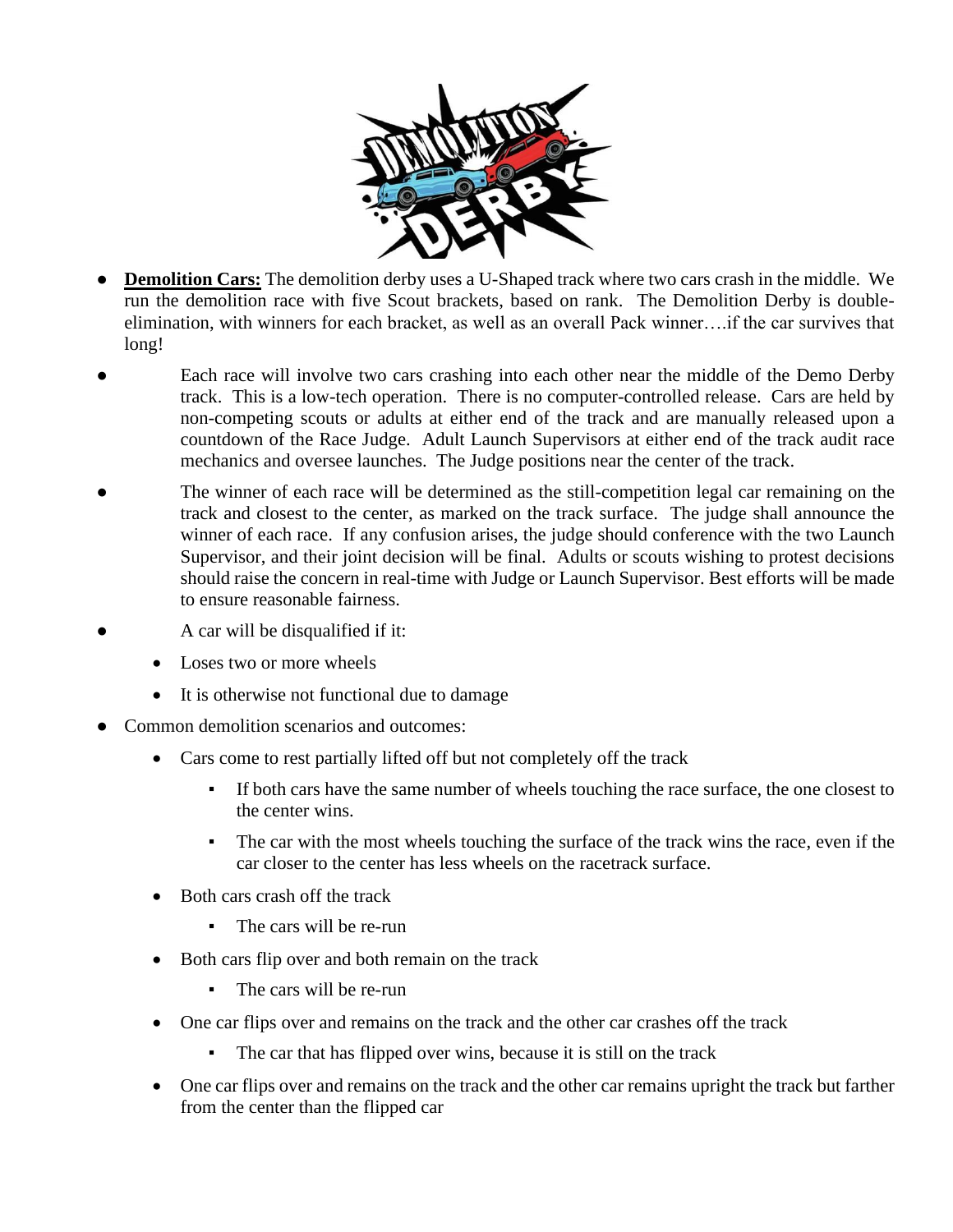- The upright car wins.
- Any situations not expressly addressed by the rules above can be immediately resolved by sole decision of the Demolition Race judge who may or may not confer with Launch Supervisors.

Adults/Leaders may help the scout with the construction of the Demolition car; there is no scout-built category for demolition, although we heartily encourage as much independence with design and construction as safely possible.



● **Art Cars** – In homage to the Houston institution and annual parade, we have created an *Art Car*  category. There is no racing for art cars- these are show ponies, not race horses! There will be several types of awards given for a car's look and design. Art Cars must begin with a standard pinewood derby car kit but can be built to any weight or size. In the past we've seen a WIDE array of interesting cars – check the Pack picture file or talk to experienced leaders for ideas. The more creative, the better.

## **Timeline and Frequently-Asked Questions**

- **Car Construction** 
	- Construction runs through **1/24/20**. Families may work on their cars at home, with their dens, and at the two Pinewood Derby workshops held by the Pack.
	- The Pack provides up to three car kits per scout (speed, demolition, and art).
	- **Workshops are scheduled for Saturday 1/11/2020 and 1/18/2020 from 1:00 to 4:00 pm at the Envibe warehouse at 1120 W. 20th Street.** There are power tools (ban saws, drill presses, sanders, and lead weight smelters) at the warehouse and available for use. Parents, please attend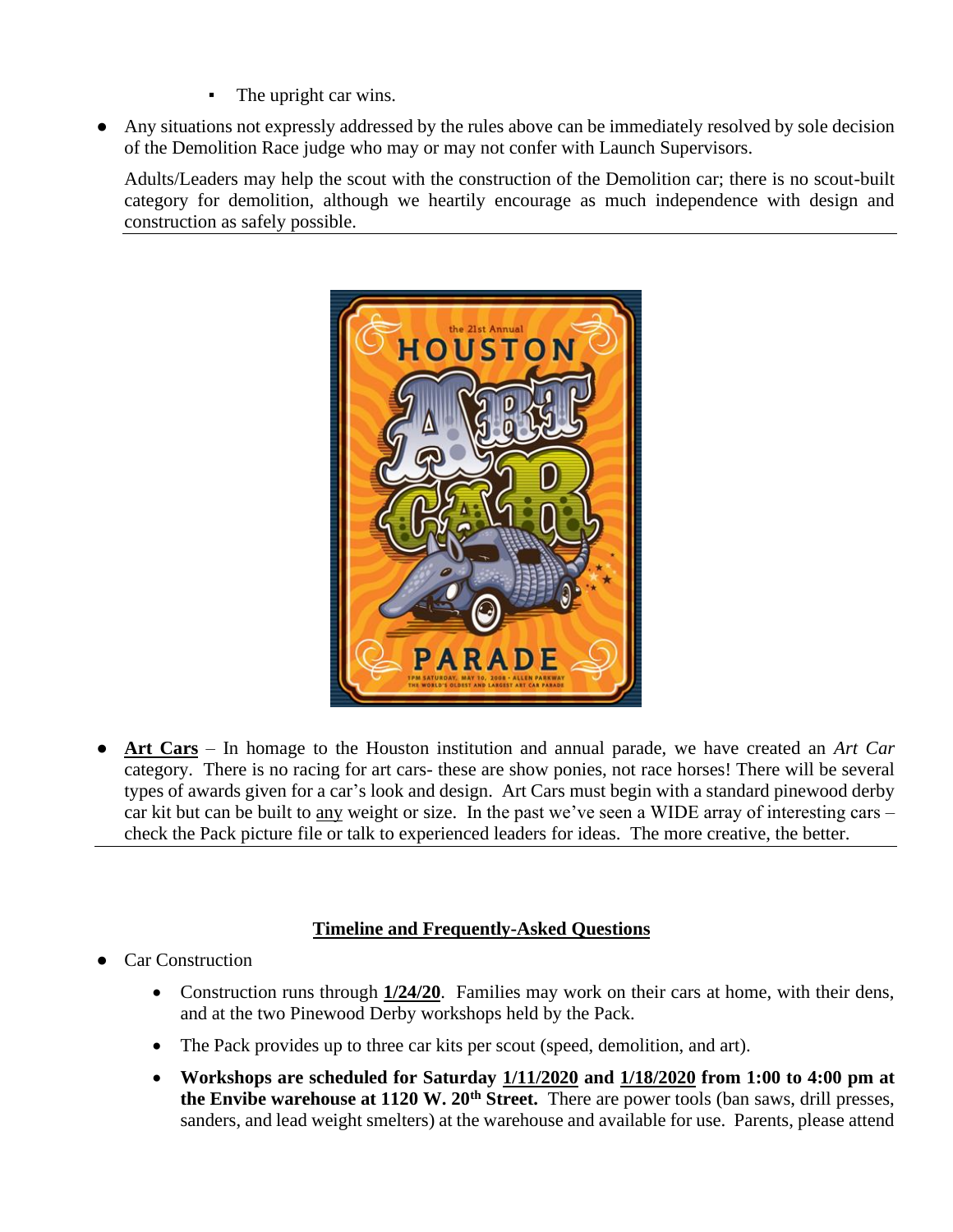the workshop with your scout. Leaders and adult volunteers familiar with the tools will also be there and available to provide assistance and guidance.

- On-Line Registration The Pack utilizes on-line registration. Every car that runs in the derby MUST BE REGISTERED on-line prior to **1/22/20**. Detailed information will be provided with the registration announcement.
- Check-in  $-1/24/20 6:00 8:00$  pm at the Roberts Elementary Cafeteria
	- Scouts / Parents will bring in their cars for check-in the night before the race.
	- Each car is inspected prior to check-in to ensure it follows the rules (weight and dimensions). Cars will NOT be allowed to run in any of the official races if they fail the inspection. There are basically two types of items checked in the inspection:
		- Issues that prevent the cars from running correctly on the track
		- Issues that unfairly give the cars an advantage.
	- There will be a "fix-it" station at check-in, so you can make minor adjustments if your car fails to meet inspection.
	- Cars are checked off against the registration list and are then put into the Car Paddock for the night. From that point on the Scouts don't handle their own cars – they will be run by leaders and Webelos on race day.
- Race Day!  $-1/25/20$  at the Roberts Elementary Cafeteria
	- We simultaneously run races on both speed tracks and the demolition track. With 102 registered scouts, there is the potential for **at least 204 cars**, plus any scout-built, family/sibling, and adult/leader cars that will be raced!! This equates to at least 306 separate speed races! This is a huge event that is seemingly chaotic, but have no fear as it is highly-controlled chaos. We have done this for a number of years and have it down to as much of a science as possible. Bracket results are reported throughout the day.
	- Cars are raced by the adult leaders and the Webelos. Scouts do not get to handle their cars until after the race. A Scout does not have to be present for their car to run (in case there are conflicts with sports or family events).
	- **UNFORTUNATELY, WE CANNOT PROVIDE AN EXACT TIMELINE FOR EACH BRACKET OR RACE** –

## **Summary of Important Dates**

- 1/12/2020: Car Workshop Date #1
- 1/18/2020: Car Workshop Date #2
- 1/22/2020: Deadline for online car registration
- 1/24/2020: Onsite check-in and inspection at Roberts Elementary School
- 1/25/2020: Race Day!